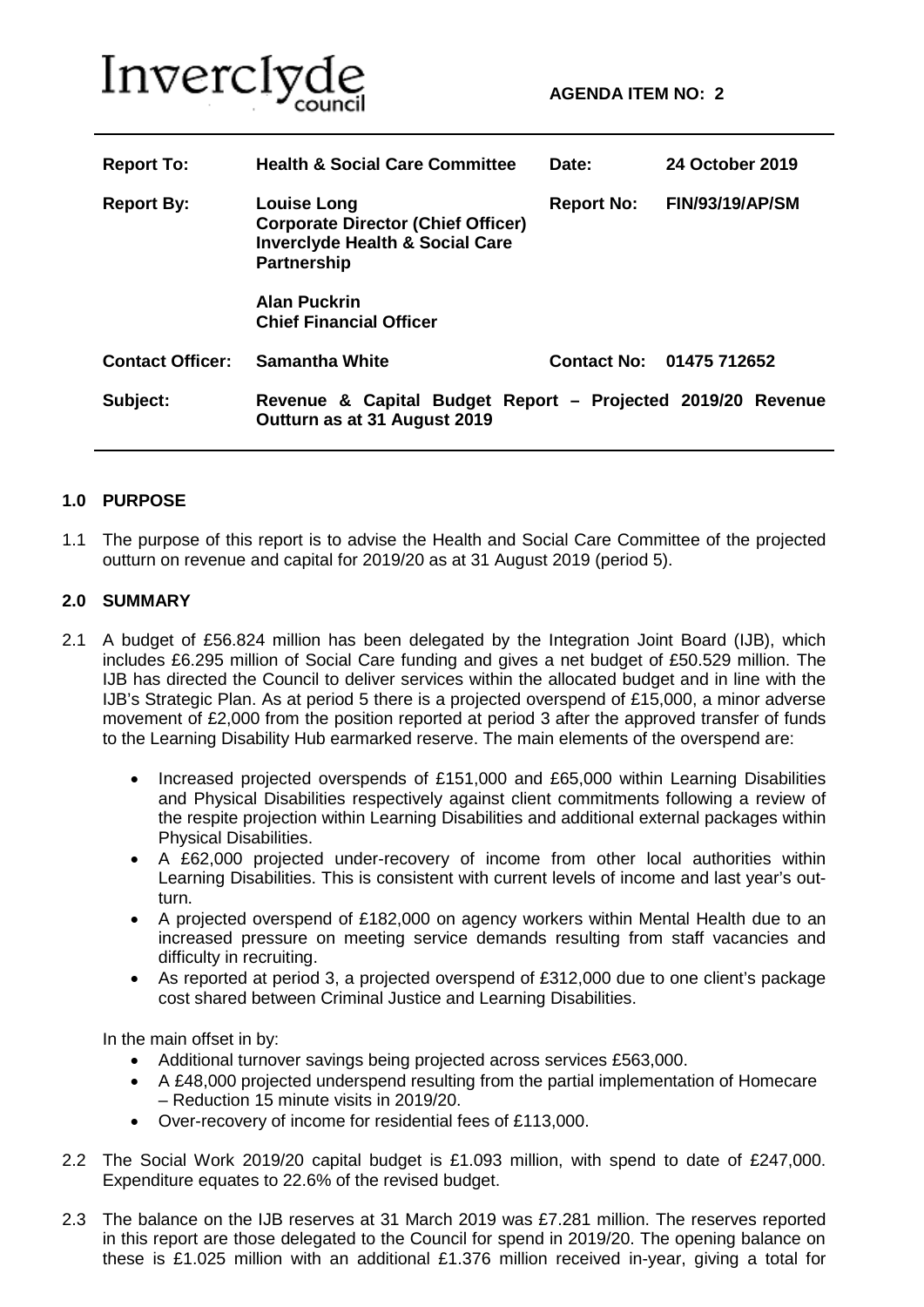2019/20 of £2.401 million at period 5. Expenditure to date is £804,000 against the phased budget of £730,000.

- 2.4 The reserves reported exclude those earmarked reserves that relate to budget smoothing, namely:
	- Children's Residential Care, Adoption, Fostering & Kinship.
	- Residential & Nursing Accommodation.
	- Continuing Care.
	- Learning Disability Hub which was agreed at the previous Committee. It is to be noted that the original agreed reserve of £526,000 has now been revised to £398,000 due to £50,000 being utilised to meet additional spend within Learning disabilities client commitments and £78,000 being used to fund 2 additional social care posts.

In should be noted that £700,000 was transferred from the Residential and Nursing Accommodation smoothing reserve to the IJB Free Reserve during the audit of the 2018/19 IJB annual accounts. The Chief Officer has confirmed that in the event that the remaining Residential and Nursing Accommodation reserve gets exhausted then the first call on any overspend will be against the IJB Free Reserves.

2.5 Any overall underspend will be retained by the IJB in line with the approved Funding Agreement and any overspends will be met by the IJB.

#### **3.0 RECOMMENDATIONS**

- 3.1 That the Committee notes the current year revenue outturn projected overspend of £15,000 at 31 August 2019.
- 3.2 That the Committee notes the current projected capital position.
- 3.3 That the Committee notes the current earmarked reserves position.

**Louise Long Alan Puckrin Corporate Director (Chief Officer) Inverclyde Health & Social Care Partnership**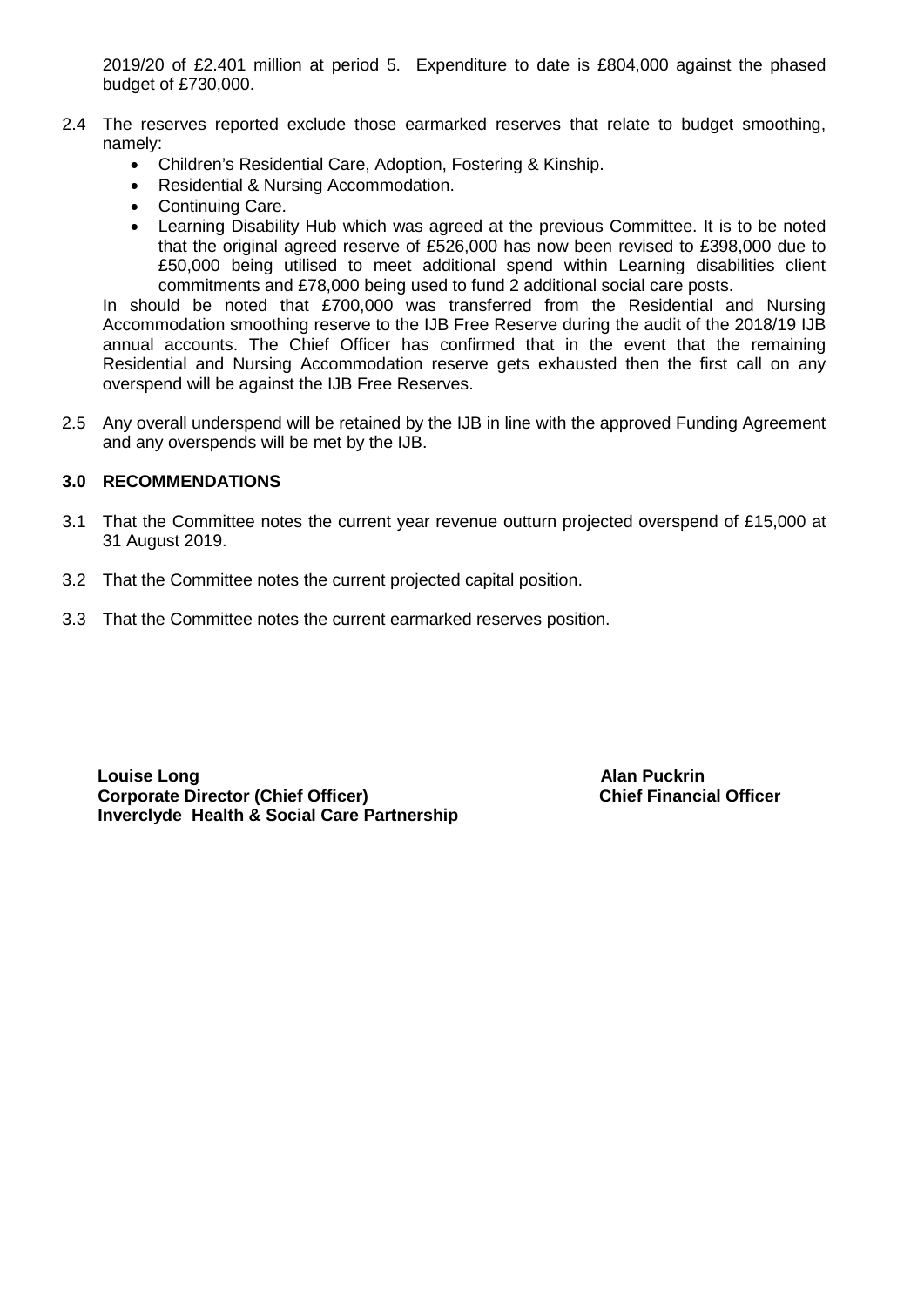#### **4.0 BACKGROUND**

4.1 The purpose of the report is to advise the Committee of the 2019/20 Social Work revenue and capital budgets and to highlight the main issues contributing to the projected £15,000 overspend.

## **5.0 2019/20 CURRENT REVENUE POSITION: Projected £15,000 overspend (0.03%)**

The table below provides details of this underspend by objective heading. The material variances are identified in Appendix 3.

|                                                | <b>Approved</b>                    | <b>Revised</b>                    | Projected              | Projected          | Percentage                           |
|------------------------------------------------|------------------------------------|-----------------------------------|------------------------|--------------------|--------------------------------------|
|                                                | <b>Budget</b>                      | <b>Budget</b>                     | Outturn                | Over/ (Under)      | Variance                             |
|                                                |                                    |                                   |                        | Spend              |                                      |
|                                                | £000                               | £000                              | £000                   | £000               | %                                    |
| <b>Children &amp; Families</b>                 | 10,474                             | 10,524                            | 10,650                 | 125                | 1.19                                 |
| Criminal Justice **                            | 20                                 | 20                                | 252                    | 232                | 12.75                                |
| <b>Older Persons</b>                           | 25,384                             | 25,475                            | 25,269                 | (207)              | (0.81)                               |
| <b>Learning Disabilities</b>                   | 7,736                              | 7,676                             | 7,690                  | 13                 | 0.17                                 |
| <b>Physical &amp; Sensory</b>                  | 2,394                              | 2,408                             | 2,455                  | 47                 | 1.94                                 |
| Assessment & Care Management                   | 2,314                              | 2,181                             | 2,191                  | 10                 | 0.45                                 |
| <b>Mental Health</b>                           | 1,426                              | 1,426                             | 1,557                  | 131                | 9.22                                 |
| Alcohol and Drugs Recovery Service             | 971                                | 971                               | 757                    | (214)              | (22.08)                              |
| Homelessness                                   | 1,026                              | 1,026                             | 1,035                  | 9                  | 0.86                                 |
| <b>PHIC</b>                                    | 1,677                              | 1,679                             | 1,669                  | (10)               | (0.57)                               |
| <b>Business Support</b>                        | 3,402                              | 3,437                             | 3,316                  | (121)              | (3.53)                               |
|                                                | 56,824                             | 56,824                            | 56,840                 | 15                 | 0.03                                 |
| Contribution from IJB                          | (6, 295)                           | (6, 295)                          | (6, 295)               | 0                  | 0.00                                 |
| <b>Transfer to EMR</b>                         | 0                                  | (398)                             | (398)                  | $\overline{0}$     | 0.00                                 |
| <b>Social Work Net Expenditure</b>             | 50,529                             | 50,131                            | 50,147                 | 15                 | 0.03                                 |
|                                                |                                    |                                   |                        |                    |                                      |
| <b>Earmarked Reserves</b>                      | <b>Approved</b><br><b>Reserves</b> | <b>Revised</b><br><b>Reserves</b> | 19/20<br><b>Budget</b> | Projected<br>Spend | Projected<br>Carry<br><b>Forward</b> |
|                                                | £000                               | £000                              | £000                   | £000               | £000                                 |
| <b>Earmarked Reserves</b>                      | 7,266                              | 9,055                             | 3,221                  | 3,745              | 5,310                                |
| <b>CFCR</b>                                    | 15                                 | 0                                 | 15                     | 0                  | 0                                    |
| <b>Social Work Total</b>                       | 7,281                              | 9,055                             | 3,236                  | 3,745              | 5,310                                |
| ** Perceptage variance is based on grapt total |                                    |                                   |                        |                    |                                      |

Percentage variance is based on grant total

#### 5.1 **Children & Families: £125,000 (1.19%) overspend**

The projected overspend primarily relates to employee costs and in the main relates to residential accommodation where there is a requirement for minimum staffing levels. This is a continuing pressure area.

The projected overspend is £44,000 more than reported at period 3 and is largely due to a £20,000 projected overspend on transport costs due to an increase in taxi usage within Residential services children's units based on current spend levels continuing to the end of the financial year.

Any over/ underspends on adoption, fostering, kinship and children's external residential accommodation and continuing care are transferred to the respective earmarked reserve at the end of the year. The balance on the two reserves as at 1 April 2019 is £1,407,000. At period 5 there is a projected net overspend of £183,000 on children's external residential accommodation, adoption, fostering and kinship and continuing care. These costs are not included in the reported projected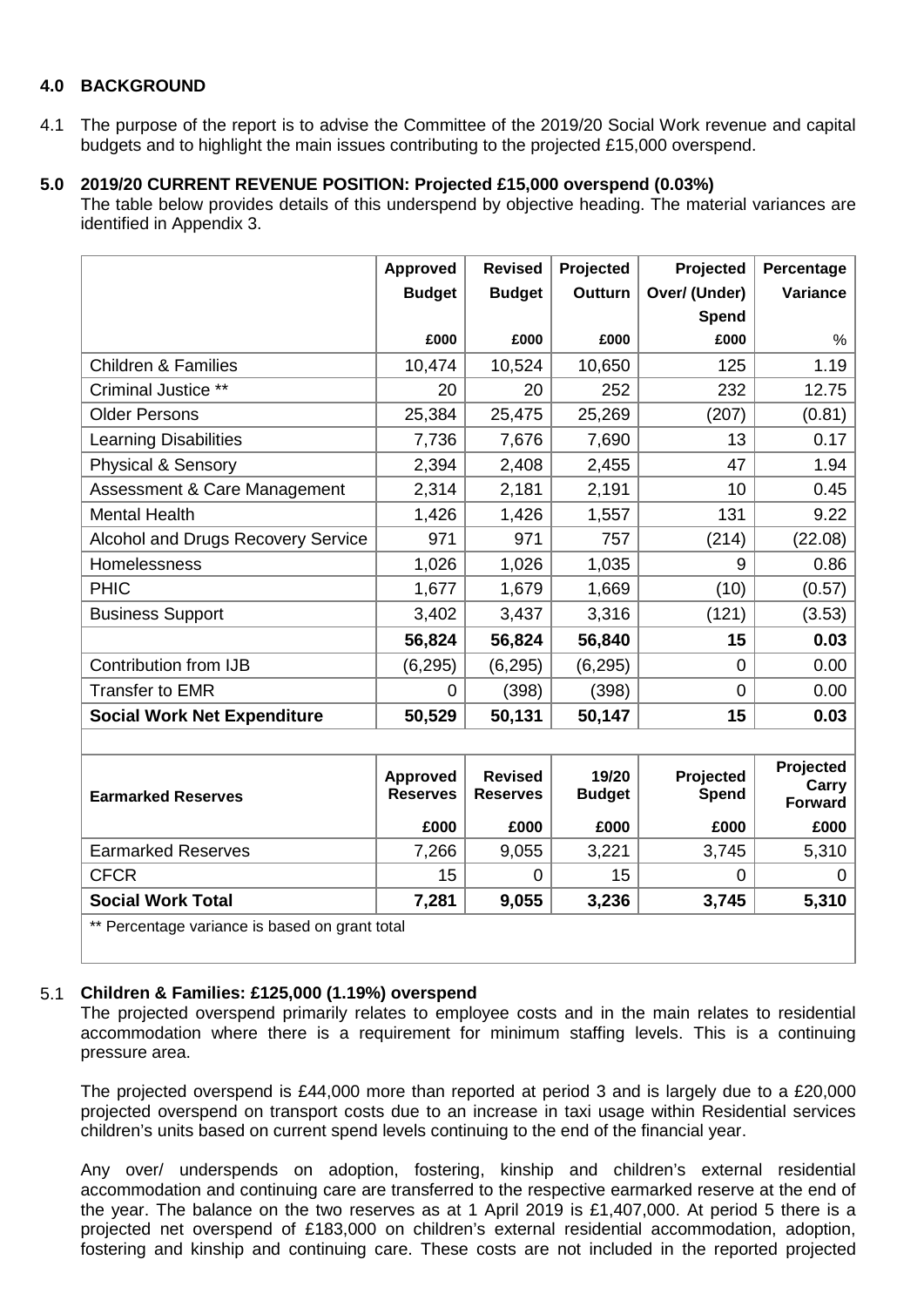spend.

5.2 **Criminal Justice: Projected £232,000 (12.75%) overspend** The position is unchanged from that reported at period 3.

## 5.3 **Older People: Projected £207,000 (0.81%) underspend**

The projected underspend is £208,000 more than last reported to Committee and comprises:

- A projected £25,000 underspend on employee costs. This is a reduction in expenditure of £102,000 from the position reported at period 3 and is as a result of slippage in anticipated start dates within homecare, partially offset by increased spend on additional hours and sessionals.
- A projected underspend of £22,000 is now being reported for external transport within day care services based on the continuation of current spend levels.
- A projected overspend of £29,000 on external homecare. This is an increase of £49,000 from the position reported at period 3 and is due to increased number of external homecare clients.
- An increased underspend of £48,000 relating to the partial implementation of Homecare Reduction 15 minute visits is now projected, up from £35,000 reported at period 3.
- An increased over-recovery of income of £149,000 is now projected, up £102,000 from the position reported at period 3. In the main this is due to additional income projected for residential fees, based on assessed income received to date.
- As reported at period 3, there are projected underspends on external day care of £35,000 and £22,000 against the housing wardens contract.

Any over / underspends on residential & nursing accommodation are transferred to the earmarked reserve at the end of the year. The balance on the residential & nursing accommodation reserve is £226,000 as at 1 April 2019, with £700,000 also available in the IJB free reserves, At period 5 there is a projected overspend of £247,000, which would be funded from the earmarked reserves at the end of the year it if continues. These costs are not included in the reported projected spend.

## 5.4 **Learning Disabilities: Projected £13,000 (0.17%) overspend**

The projected spend is £94,000 higher than the position reported at period 3 and comprises:

- A projected overspend of £151,000 on client commitments within Payments to other Bodies. This is an increase of £133,000 on the position reported at period 3 and is due to a correction to the respite projection of £96,000 together with the impact of various package reviews.
- Projected under-recovery of income of £72,000 is now being reported, primarily against income from other local authorities. This is consistent with current levels of income and last year's outturn.
- A projected underspend of £187,000 on employee costs, an increase of £38,000 on the position reported at period 3 and which is due to over-achievement of the turnover target as a result of slippage in filling vacant posts.
- A projected underspend of £26,000 is now being reported for external transport based on the continuation of current spend levels and is in line with last year's outturn.

## 5.5 **Physical & Sensory: Projected £47,000 (1.94%) overspend**

The projected overspend is £18,000 more than reported at period 3 and mainly comprises an increase of £25,000 in the projected overspend on client commitments, together with other minor movements.

## 5.6 **Assessment & Care Management: Projected £10,000 (0.45%) overspend**

The projected overspend has increased slightly by £4,000 and comprises:

- The projected spend on employee costs has reduced by £58,000 from the position reported at period 3 to an underspend of £54,000, which in the main is due to additional turnover savings being achieved.
- A projected overspend of £43,000 is now being reported for external transport based on the continuation of current spend levels and is in line with last year's outturn.

## 5.7 **Mental Health: Projected £131,000 (9.22%) overspend**

The projected spend has increased by £141,000 from the position reported at period 3 and comprises:

- The projected underspend on employee costs has reduced by £17,000 to £50,000 from the position reported at period 3. This is due to vacant posts being filled earlier than anticipated.
- A £22,000 projected underspend within legal costs is now being reported. This is consistent with current levels of income and last year's out-turn.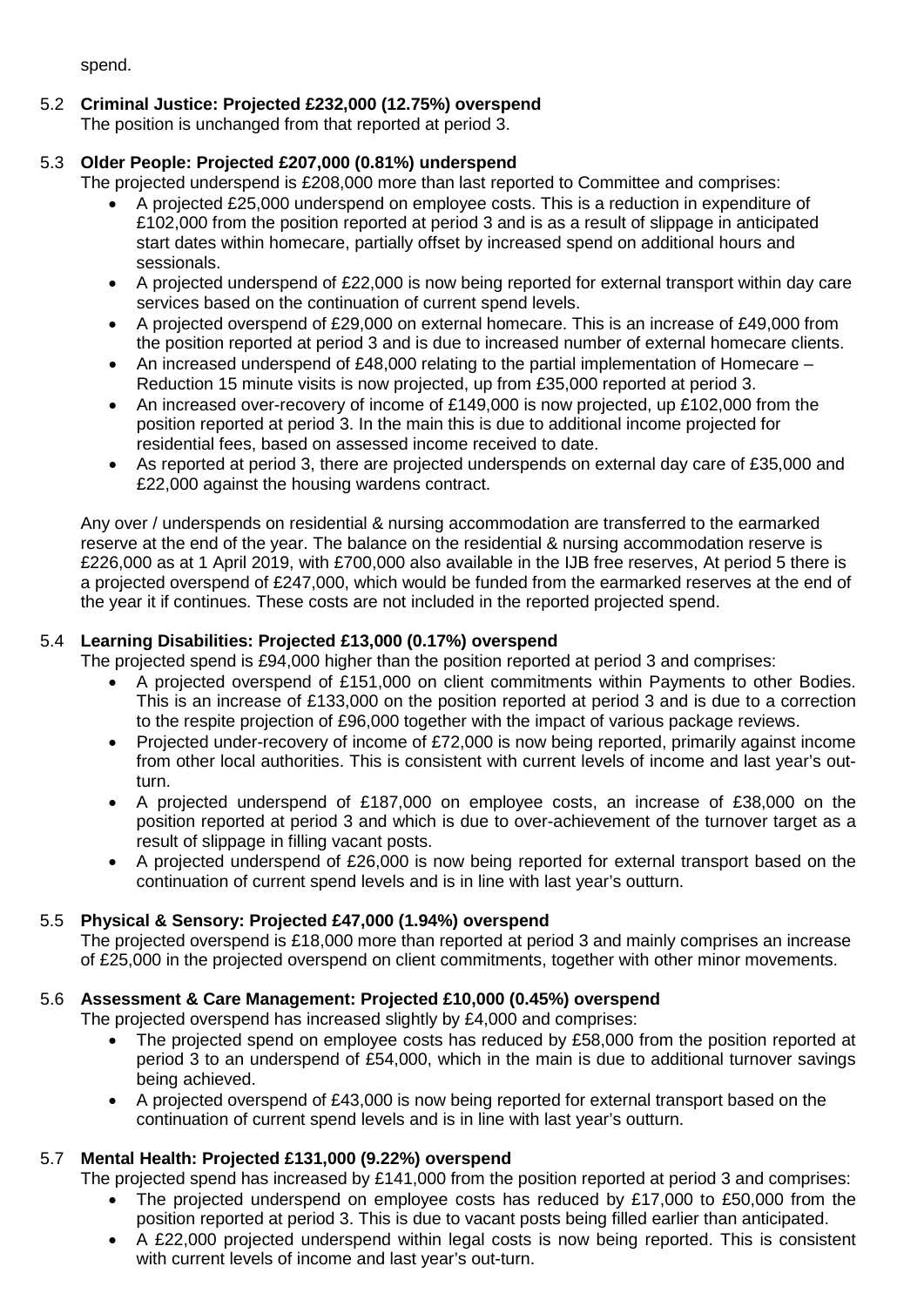- A £182,000 overspend on agency workers, an increase of £97,000 from the position reported at period 3 due to the need for additional agency staff for meeting increased pressure on service demands resulting from staff vacancies and difficulty in recruiting.
- The projected spend on externally provided commissioned services has increased by £46,000 to an overspend of £5,000 and is due to a combination of increase in client numbers and changes to packages.

## 5.8 **Alcohol and Drugs Recovery Service: Projected £214,000 (22.08%) underspend**

The projected underspend has increased by £69,000 from the position reported at period 3 and comprises:

- The projected underspend on employee costs has increased by £51,000 to £185,000 and is mainly due to additional turnover being achieved.
- The projected underspend on client commitments has increased by £19,000 to £29,000 from the position reported at period 3 and is due to a reduction in client numbers.

#### 5.9 **Business Support: Projected £121,000 (3.53%) underspend**

The projected underspend has decreased by £3,000 since period 3 report to Committee and comprises:

- The projected underspend on employee costs has increased to £70,000.
- As reported at period 3 a projected underspend of £68,000 against unfunded criminal justice pay inflation which at this stage is not required.

## **6.0 2019/20 CURRENT CAPITAL POSITION**

- 6.1 The Social Work capital budget is £1,861,000 over the life of the projects with £1,093,000 projected to be spent in 2019/20, comprising:
	- £995,000 for the replacement of Crosshill Children's Home,
	- £55,000 for the upgrade of the equipment store in the Inverclyde Centre for Independent Living,
	- £43,000 for projects complete on site.

No slippage is currently being reported. Expenditure on all capital projects to 31<sup>st</sup> August 2019 is £247,000 (22.6% of projection). Appendix 4 details capital budgets.

#### 6.2 Crosshill Children's Home:

- The former Neil Street Children's Home is in use as temporary decant accommodation for the Crosshill residents.
- The demolition of the existing Crosshill building was completed in Autumn 2018. Main contract work commenced on site in October 2018.
- Foundation and drainage works were completed 1st Quarter 2019. As previously reported, site issues had delayed the progress of the foundations and this affected the delivery time of the timber kit. The external timber kit and roof trusses have now been installed.
- The first fix of mechanical and electrical works in progress. Internal partitions being sheeted. Pipework for sprinkler system installed.
- The Contractor has intimated further delays which are subject to dispute.
- The original Contract Period was 39 calendar weeks with completion in July 2019. However as previously reported, the delays above have impacted on the completion date. The Contractor is currently intimating completion January 2020.

#### 6.3 Centre for Independent Living:

The works to the above are being progressed in conjunction with essential roofing works. The HSCP funded element addresses alterations to the decontamination area to comply with current hygiene regulations. The replacement of the existing roof covering which contains asbestos is being funded from the Core Property General Allocation. The store will be decanted for the duration of the works.

- The store has been decanted.
- Initial asbestos removal has been completed.
- The contractor for the main works has been appointed and a pre-start meeting held to discuss the restrictions of the site and the operational requirements of the existing service.
- Works should commence mid-October subject to approval of the works method statements,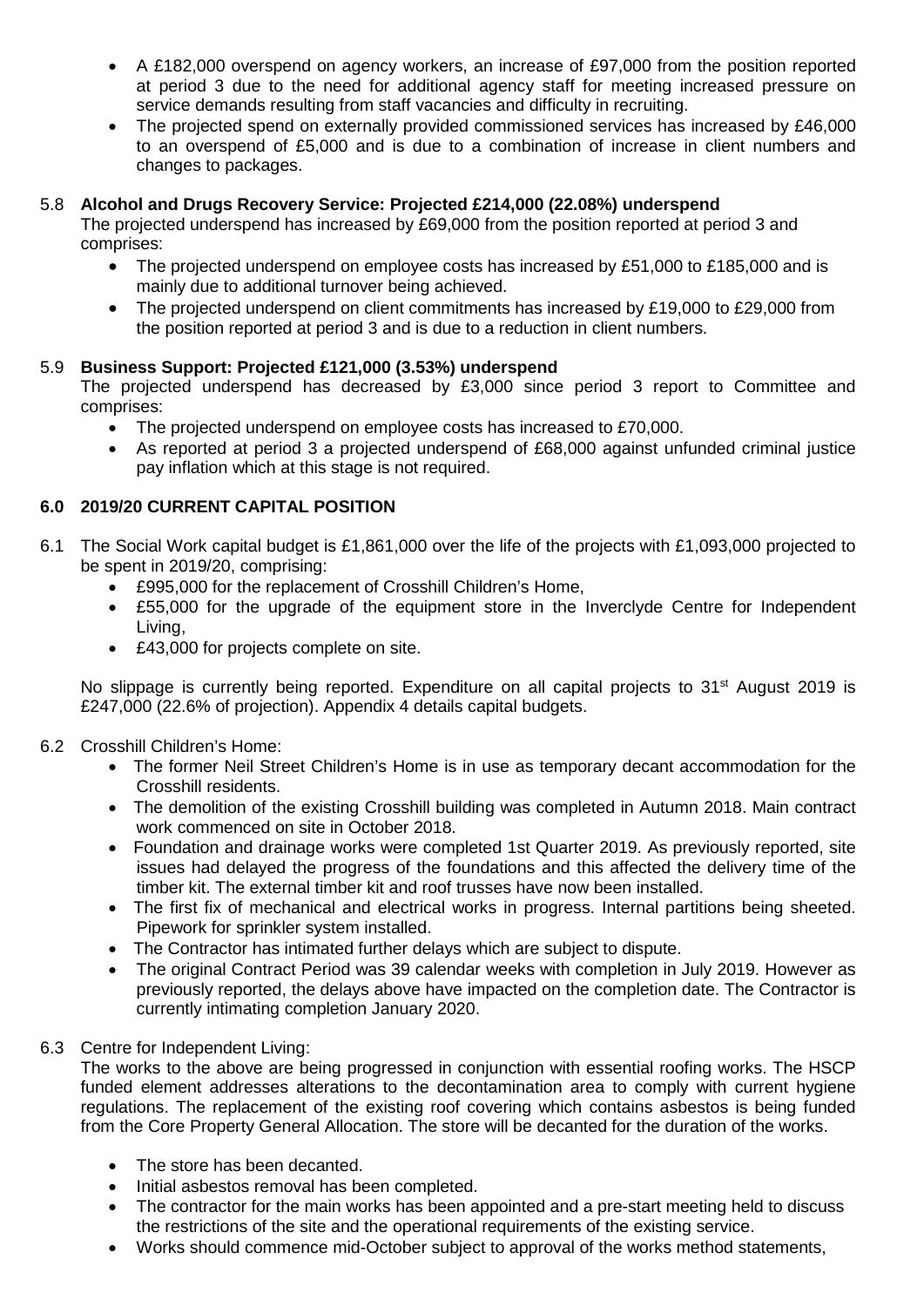with a completion in December.

## **7.0 EARMARKED RESERVES**

- 7.1 The balance on the IJB reserves at 31 March 2019 was £7,281,000. The reserves reported in this report are those delegated to the Council for spend in 2019/20. The opening balance on these is £1,025,000 with an additional £1,376,000 received for 2019/20, totalling £2,401,000 at period 5. There is spend to date of £804,000 against the phased budget of £730,000.
- 7.2 It should be noted that the reserves reported exclude those earmarked reserves that relate to budget smoothing, namely:
	- Children's Residential Care, Adoption, Fostering & Kinship.
	- Residential & Nursing Accommodation.
	- Continuing Care.
	- Learning Disability Hub which was agreed at the previous Committee.

#### **8.0 IMPLICATIONS**

#### 8.1 **Finance**

All financial implications are discussed in detail within the report above.

Financial Implications:

One off Costs

| <b>Cost Centre</b> | <b>Budget</b><br>Heading | <b>Budget</b><br>Years | .   Proposed<br><b>Spend this</b><br>Report | From | Virement   Other Comments |
|--------------------|--------------------------|------------------------|---------------------------------------------|------|---------------------------|
| N/A                |                          |                        |                                             |      |                           |

Annually Recurring Costs/ (Savings)

| <b>Cost Centre</b> | <b>Budget</b><br><b>Heading</b> | With<br><b>Effect</b><br>from | <b>Annual Net</b><br><b>Impact</b> | <b>Virement</b><br>From (If<br>Applicable) | <b>Other Comments</b> |
|--------------------|---------------------------------|-------------------------------|------------------------------------|--------------------------------------------|-----------------------|
| N/A                |                                 |                               |                                    |                                            |                       |

#### 8.2 **Legal**

There are no specific legal implications arising from this report.

#### 8.3 **Human Resources**

There are no specific human resources implications arising from this report.

#### 8.4 **Equalities**

**Equalities** 

(a) Has an Equality Impact Assessment been carried out?

YES (see attached appendix)

X

NO – This report does not introduce a new policy, function or strategy or recommend a substantive change to an existing policy, function or strategy. Therefore, no Equality Impact Assessment is required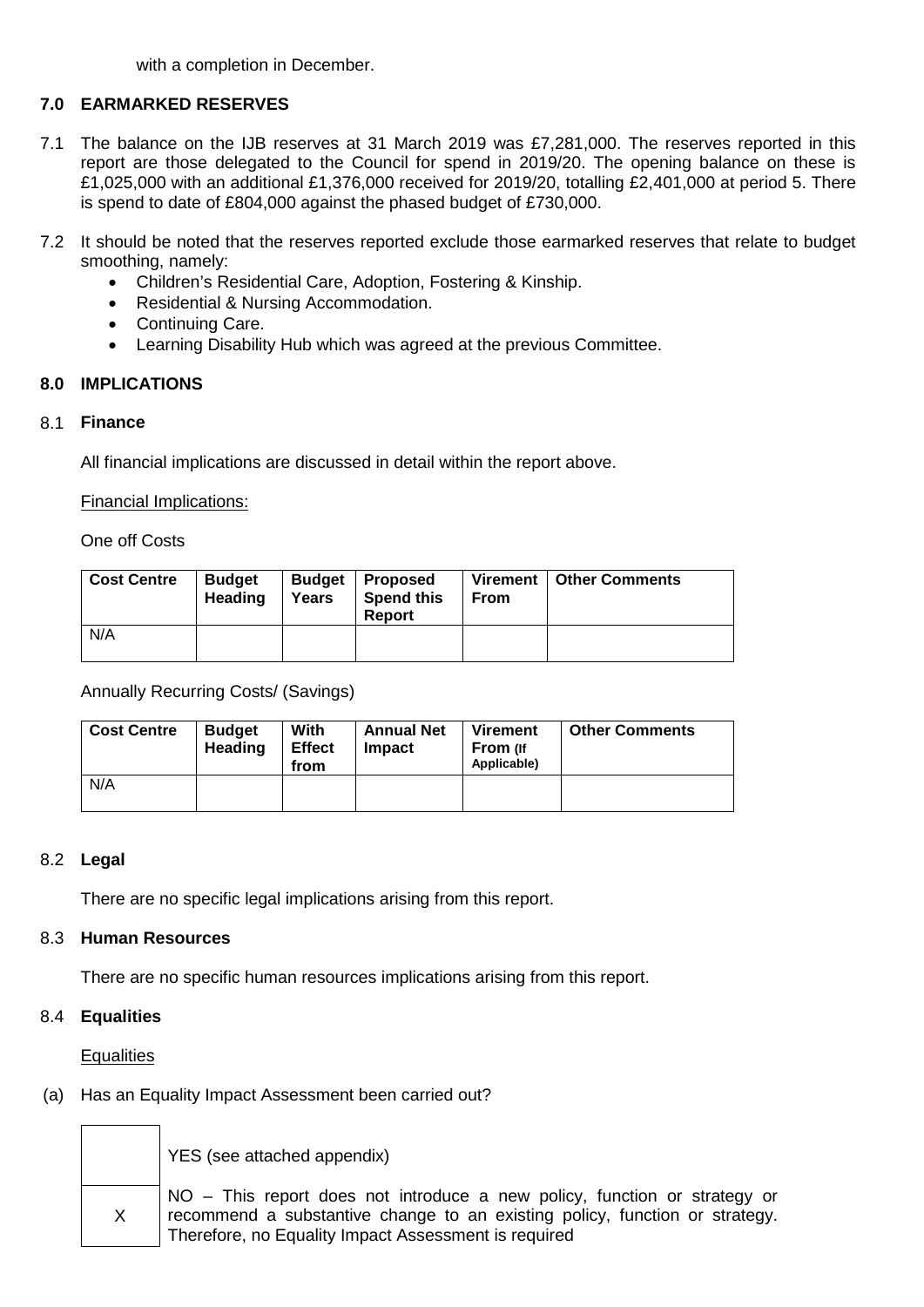#### (b) Fairer Scotland Duty

If this report affects or proposes any major strategic decision:-

Has there been active consideration of how this report's recommendations reduce inequalities of outcome?



#### (c) Data Protection

Has a Data Protection Impact Assessment been carried out?



#### 8.5 **Repopulation**

There are no repopulation issues within this report.

#### **9.0 CONSULTATIONS**

9.1 This report has been jointly prepared by the Corporate Director (Chief Officer), Inverclyde Community Health & Care Partnership and the Chief Financial Officer.

#### **10.0 BACKGROUND PAPERS**

10.1 There are no background papers for this report.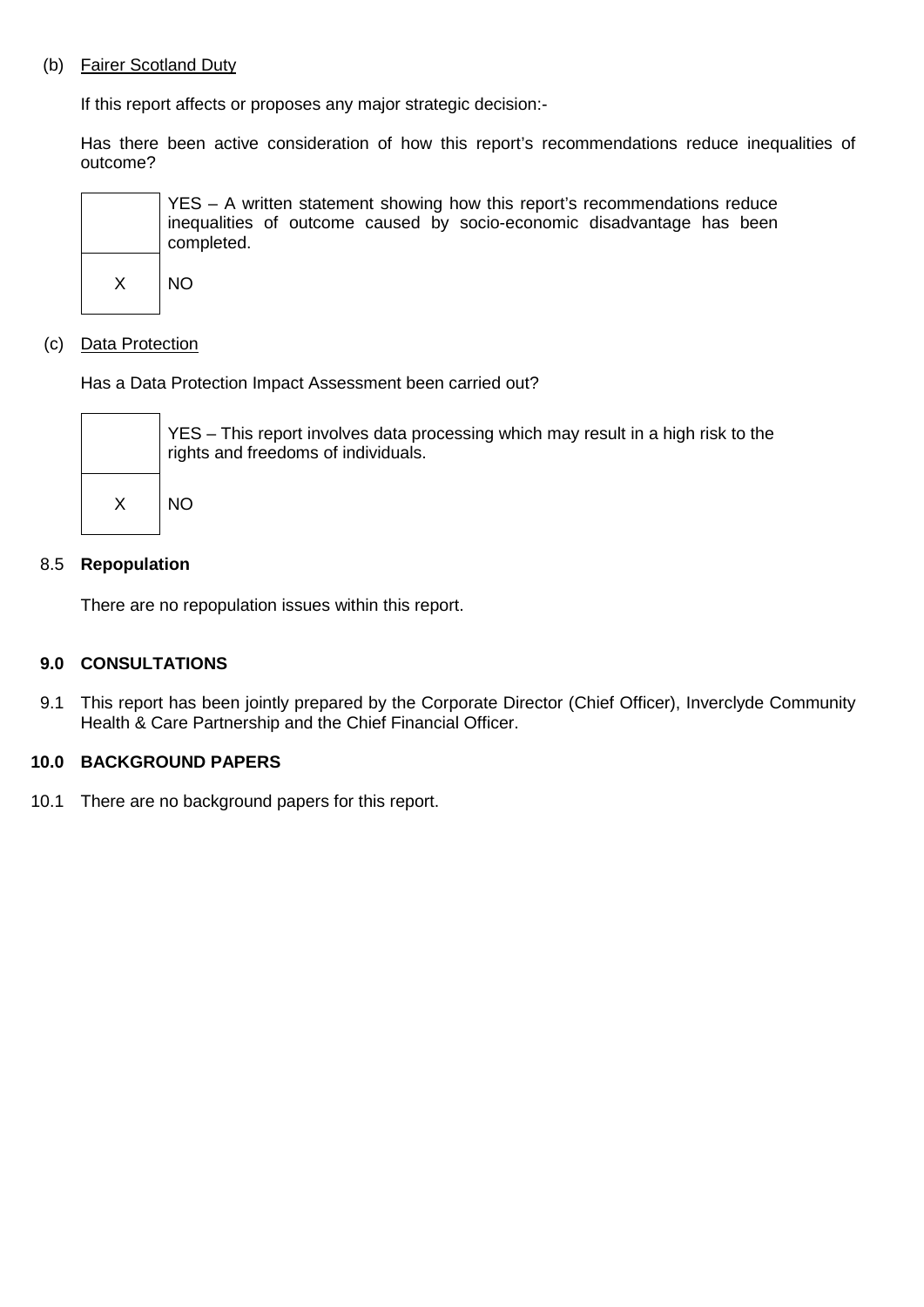## **Budget Movement - 2019/20**

## **Period 5 1 April 2019 - 31 August 2019**

| Amended                          | <b>IJB Funding</b> | Revised                              |
|----------------------------------|--------------------|--------------------------------------|
| <b>Budget</b><br>Transfers (to)/ | <b>Income</b>      | <b>Budget</b>                        |
| from                             |                    |                                      |
| Earmarked<br><b>Reserves</b>     |                    |                                      |
| £000<br>£000                     | £000               | £000                                 |
| $\mathbf 0$<br>10,524            | 0                  | 10,524                               |
| 20<br>$\boldsymbol{0}$           | 0                  | 20                                   |
| $\boldsymbol{0}$<br>25,475       | 0                  | 25,475                               |
| (116)<br>7,560                   | 0                  | 7,560                                |
| 2,408<br>$\mathbf 0$             | 0                  | 2,408                                |
| 2,181<br>$\boldsymbol{0}$        | 0                  | 2,181                                |
| $\boldsymbol{0}$<br>1,426        | 0                  | 1,426                                |
| 971<br>$\mathbf 0$               | 0                  | 971                                  |
| $\boldsymbol{0}$                 | 0                  | 1,026                                |
| $\mathbf 0$                      | 0                  | 1,679                                |
| (282)                            | $\mathbf 0$        | (3, 140)                             |
| (398)                            | 0                  | 50,131                               |
|                                  |                    | 1,026<br>1,679<br>(3, 140)<br>50,131 |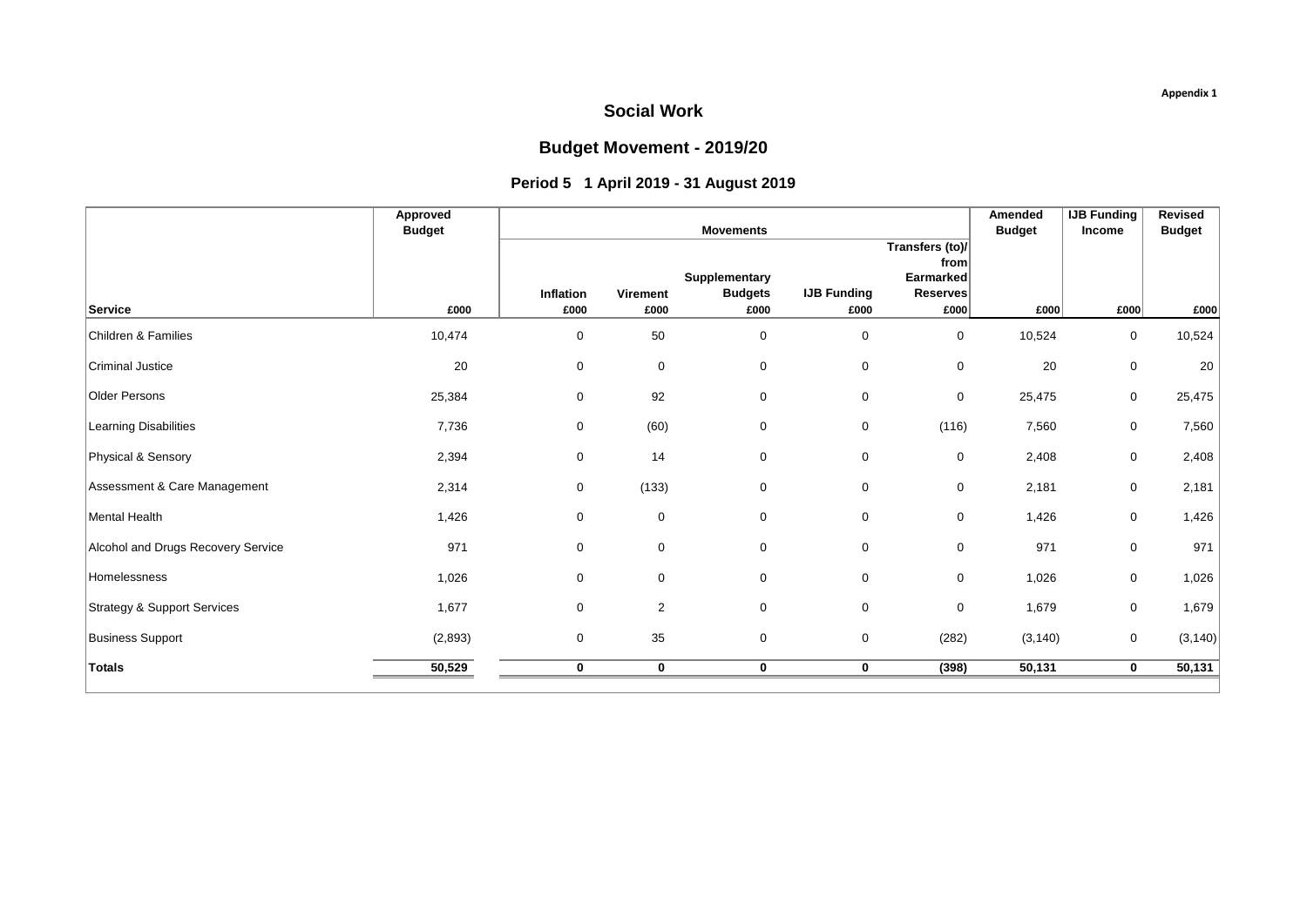# **Revenue Budget Projected Outturn - 2019/20**

## **Period 5 - 1 April 2019 to 31 August 2019**

| 2018/19 Subjective Analysis<br>Actual | Approved<br><b>Budget</b> | Revised<br><b>Budget</b> | Projected<br><b>Outturn</b> | Projected<br>Over/ (Under)<br>Spend | Percentage<br>Variance |
|---------------------------------------|---------------------------|--------------------------|-----------------------------|-------------------------------------|------------------------|
| £000                                  | £000                      | £000                     | £000                        | £000                                | $\frac{9}{6}$          |
| 25,962 Employee costs                 | 27.759                    | 27,946                   | 27.383                      | (563)                               | (2.01)                 |
| 1,130 Property costs                  | 1.067                     | 1.071                    | 1.061                       | (10)                                | (0.92)                 |
| Supplies & services<br>967            | 848                       | 960                      | 956                         | (4)                                 | (0.42)                 |
| Transport & plant<br>371              | 377                       | 377                      | 394                         | 17                                  | 4.44                   |
| Administration costs<br>786           | 777                       | 744                      | 731                         | (13)                                | (1.74)                 |
| 38,556 Payments to other bodies       | 40.366                    | 40.634                   | 41.569                      | 935                                 | 2.30                   |
| (14,904) Income                       | (14,370)                  | (14,907)                 | (15, 254)                   | (347)                               | 2.33                   |
| 52.867                                | 56.824                    | 56.824                   | 56.840                      | 15                                  | 0.03                   |
| (5,980) Contribution from IJB         | (6, 295)                  | (6, 295)                 | (6, 295)                    | $\Omega$                            | 0.00                   |
| (1,190) Transfer to EMR               | $\Omega$                  | (398)                    | (398)                       | 0                                   | 0.00                   |
| 45,698 Social Work Net Expenditure    | 50.529                    | 50,131                   | 50.147                      | 15                                  | 0.03                   |

| <b>Actual</b> | 2018/19 Objective Analysis                     | Approved<br><b>Budget</b> | <b>Revised</b><br><b>Budget</b> | Projected<br>Outturn | Projected<br>Over/ (Under)<br>Spend | Percentage<br>Variance           |
|---------------|------------------------------------------------|---------------------------|---------------------------------|----------------------|-------------------------------------|----------------------------------|
| £000          |                                                | £000                      | £000                            | £000                 | £000                                | $\%$                             |
|               | 10.278 Children & Families                     | 10,474                    | 10.524                          | 10,650               | 125                                 | 1.19                             |
| 0             | Criminal Justice <sup>1</sup>                  | 20                        | 20                              | 252                  | 232                                 | 12.75                            |
| 24.463        | Older Persons                                  | 25,384                    | 25,475                          | 25,269               | (207)                               | (0.81)                           |
| 7,053         | <b>Learning Disabilities</b>                   | 7,736                     | 7,676                           | 7,690                | 13                                  | 0.17                             |
| 2.196         | Physical & Sensory                             | 2,394                     | 2,408                           | 2,455                | 47                                  | 1.94                             |
|               | 1,613 Assessment & Care Management             | 2,314                     | 2.181                           | 2,191                | 10                                  | 0.45                             |
| 1.215         | <b>Mental Health</b>                           | 1,426                     | 1,426                           | 1,557                | 131                                 | 9.22                             |
|               | 1,003 Alcohol and Drugs Recovery Service       | 971                       | 971                             | 757                  | (214)                               | (22.08)                          |
| 966           | Homelessness                                   | 1,026                     | 1.026                           | 1.035                | 9                                   | 0.86                             |
| 1,740         | <b>PHIC</b>                                    | 1.677                     | 1.679                           | 1,669                | (10)                                | (0.57)                           |
| 2,339         | <b>Business Support</b>                        | 3,402                     | 3,437                           | 3,316                | (121)                               | (3.53)                           |
| 52,867        |                                                | 56,824                    | 56,824                          | 56,840               | 15                                  | 0.03                             |
|               | (5.980) Contribution from IJB                  | (6, 295)                  | (6, 295)                        | (6, 295)             | $\Omega$                            | 0.00                             |
|               | (1,190) Transfer to EMR                        | 0                         | (398)                           | (398)                | $\Omega$                            | 0.00                             |
|               | 45,698 Social Work Net Expenditure             | 50,529                    | 50,131                          | 50,147               | 15                                  | 0.03                             |
|               |                                                | Approved                  | <b>Revised</b>                  |                      |                                     | <b>Projected Projected Carry</b> |
|               | <b>Earmarked Reserves</b>                      | <b>Reserves</b>           | <b>Reserves</b>                 | 19/20 Budget         | Spend                               | Forward                          |
|               |                                                | £000                      | £000                            | £000                 | £000                                | £000                             |
|               | <b>Earmarked Reserves</b>                      | 7,266                     | 9,055                           | 3,745                | 3,745                               | 5,310                            |
|               | <b>CFCR</b>                                    | 15                        | 0                               | 0                    | 0                                   | 0                                |
|               | <b>Social Work Total</b>                       | 7,281                     | 9,055                           | 3,745                | 3,745                               | 5,310                            |
|               | ** Percentage variance is based on grant total |                           |                                 |                      |                                     |                                  |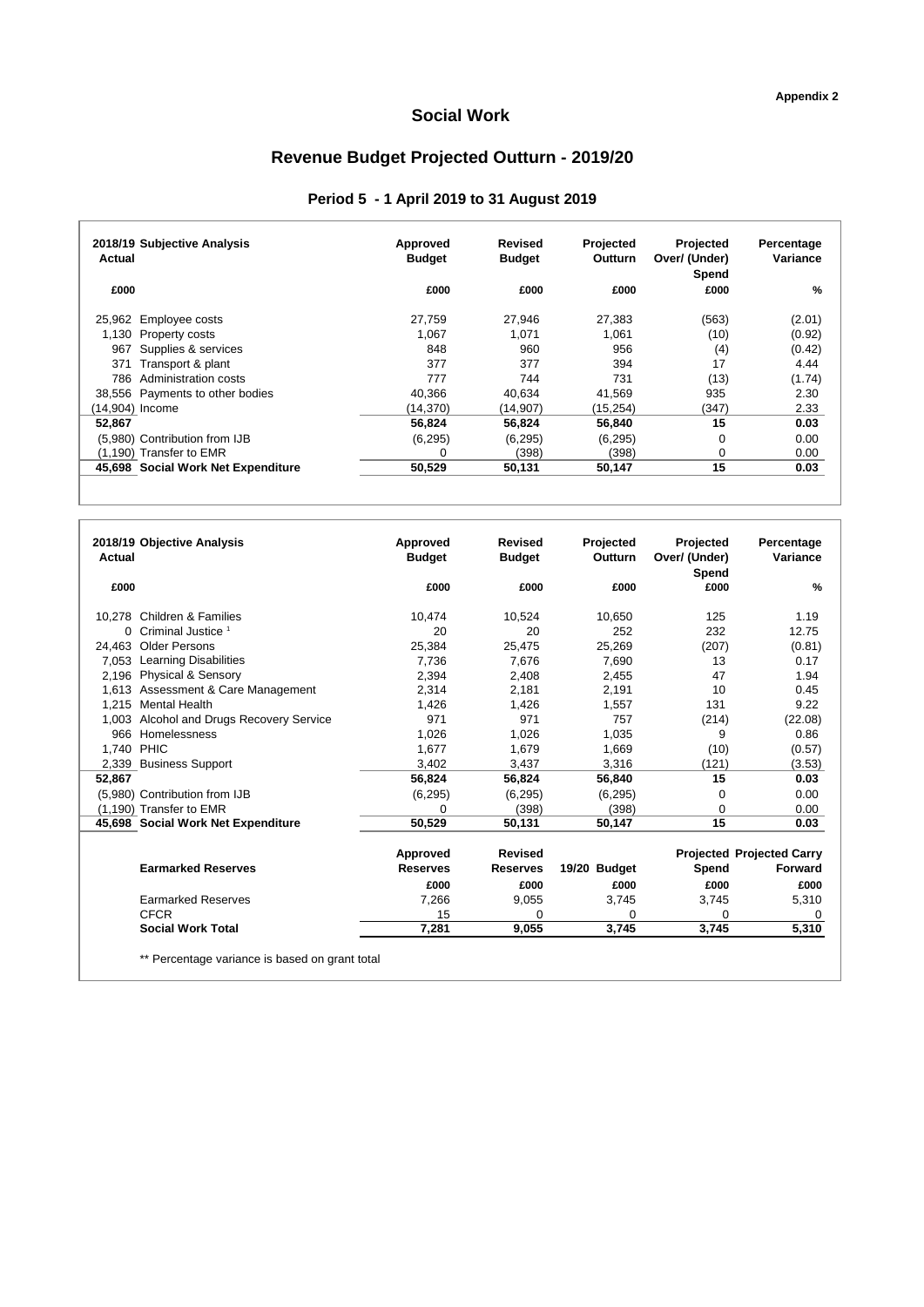## **Material Variances - 2019/20**

#### **Period 5 - 1 April 2019 to 31 August 2019**

|         |                                                                  |               | Revised Proportion of | Actual to      | Projected | Projected    | Percentage |
|---------|------------------------------------------------------------------|---------------|-----------------------|----------------|-----------|--------------|------------|
| 2018/19 | <b>Budget Heading</b>                                            | <b>Budget</b> | budget                | 31/08/19       | Outturn   | Over/(Under) | Variance   |
| Actual  |                                                                  |               |                       |                |           | Spend        |            |
|         |                                                                  |               |                       |                |           |              |            |
| £000    |                                                                  | £000          | £000                  | £000           | £000      | £000         | %          |
|         |                                                                  |               |                       |                |           |              |            |
|         | <b>Employee Costs</b>                                            |               |                       |                |           |              |            |
| 5,440   | Children & Families                                              | 5,918         | 2,311                 | 2,238          | 6,008     | 90           | 1.52       |
| 1,601   | <b>Criminal Justice</b>                                          | 1,643         | 642                   | 604            | 1,581     | (62)         | (3.77)     |
| 8,488   | Older People                                                     | 8,890         | 3,473                 | 3,430          | 8,865     | (25)         | (0.28)     |
| 2,614   | Learning Disabilities                                            | 2,464         | 963                   | 902            | 2,277     | (187)        | (7.59)     |
|         | 1,739 Assessment & Care Management                               | 1,865         | 729                   | 725            | 1,810     | (55)         | (2.95)     |
| 1,160   | Mental Health                                                    | 1,190         | 465                   | 433            | 1,140     | (50)         | (4.20)     |
| 1,192   | Alcohol and Drugs Recovery Service                               | 1,167         | 440                   | 391            | 982       | (185)        | (15.85)    |
|         | 1,556 Business Support                                           | 1,686         | 659                   | 632            | 1,615     | (71)         | (4.21)     |
|         |                                                                  |               |                       |                |           |              |            |
| 23,790  |                                                                  | 24,823        | 9,682                 | 9,355          | 24,278    | (545)        | (2.20)     |
|         |                                                                  |               |                       |                |           |              |            |
|         | <b>Other Variances</b>                                           |               |                       |                |           |              |            |
| 0       | <b>Children Services</b>                                         | 5             | 2                     | 12             | 25        | 20           | 400.00     |
| 0       | Criminal Justice - unallocated savings                           | (82)          | (21)                  | $\mathbf 0$    | (13)      | 69           | (84.15)    |
| 0       | Criminal Justice - package costs                                 | $\Omega$      | $\Omega$              | 0              | 252       | 252          | 100.00     |
| 21      | Older People - day care external transport                       | 42            | 18                    | $\overline{7}$ | 21        | (21)         | (50.00)    |
| 0       | Older People - ethical care                                      | 72            | 30                    | $\mathbf 0$    | 24        | (48)         | (66.67)    |
| 3,765   | Older People - external homecare                                 | 3,902         | 1,201                 | 1,296          | 3,979     | 77           | 1.97       |
| 342     | Older People - day care contract                                 | 397           | 166                   | 117            | 362       | (35)         | (8.82)     |
| 313     | Older People - housing wardens                                   | 263           | 110                   | 91             | 241       | (22)         | (8.37)     |
|         | (39) Older People - recoveries                                   | $\mathbf 0$   | $\mathbf 0$           | 0              | (113)     | (113)        | (100.00)   |
| 120     | Learning Disabilities - external transport                       | 109           | 45                    | 36             | 82        | (27)         | (24.77)    |
| 8,241   | Learning Disabilities - client commitments                       | 8,326         | 2,864                 | 2,884          | 8,477     | 151          | 1.81       |
|         | (53) Learning Disabilities - income from other local authorities | (136)         | (57)                  | (16)           | (73)      | 63           | (46.32)    |
| 1,780   | Physical & Sensory - client commitments                          | 1,607         | 670                   | 601            | 1,672     | 65           | 4.04       |
| 25      | Mental Health - legal costs                                      | 47            | 20                    | 3              | 25        | (22)         | (46.81)    |
| 258     | Mental Health - alzheimers scotland                              | 216           | 108                   | 43             | 237       | 21           | 9.72       |
| 85      | Mental Health - agency costs                                     | $\mathbf 0$   | $\mathbf 0$           | 39             | 182       | 182          | 100.00     |
| 398     | Alcohol and Drugs Recovery Service - client commitments          | 453           | 189                   | 142            | 417       | (36)         | (7.95)     |
| 0       | Alcohol and Drugs Recovery Service                               | 82            | 32                    | $\Omega$       | 14        | (68)         | (82.93)    |
|         |                                                                  |               |                       |                |           |              |            |
| 15,256  |                                                                  | 15,303        | 5,377                 | 5,255          | 15,811    | 508          | 3.32       |
|         |                                                                  |               |                       |                |           |              |            |
| 39,046  | <b>Total Material Variances</b>                                  | 40,126        | 15,059                | 14,610         | 40,089    | (37)         | (0.09)     |
|         |                                                                  |               |                       |                |           |              |            |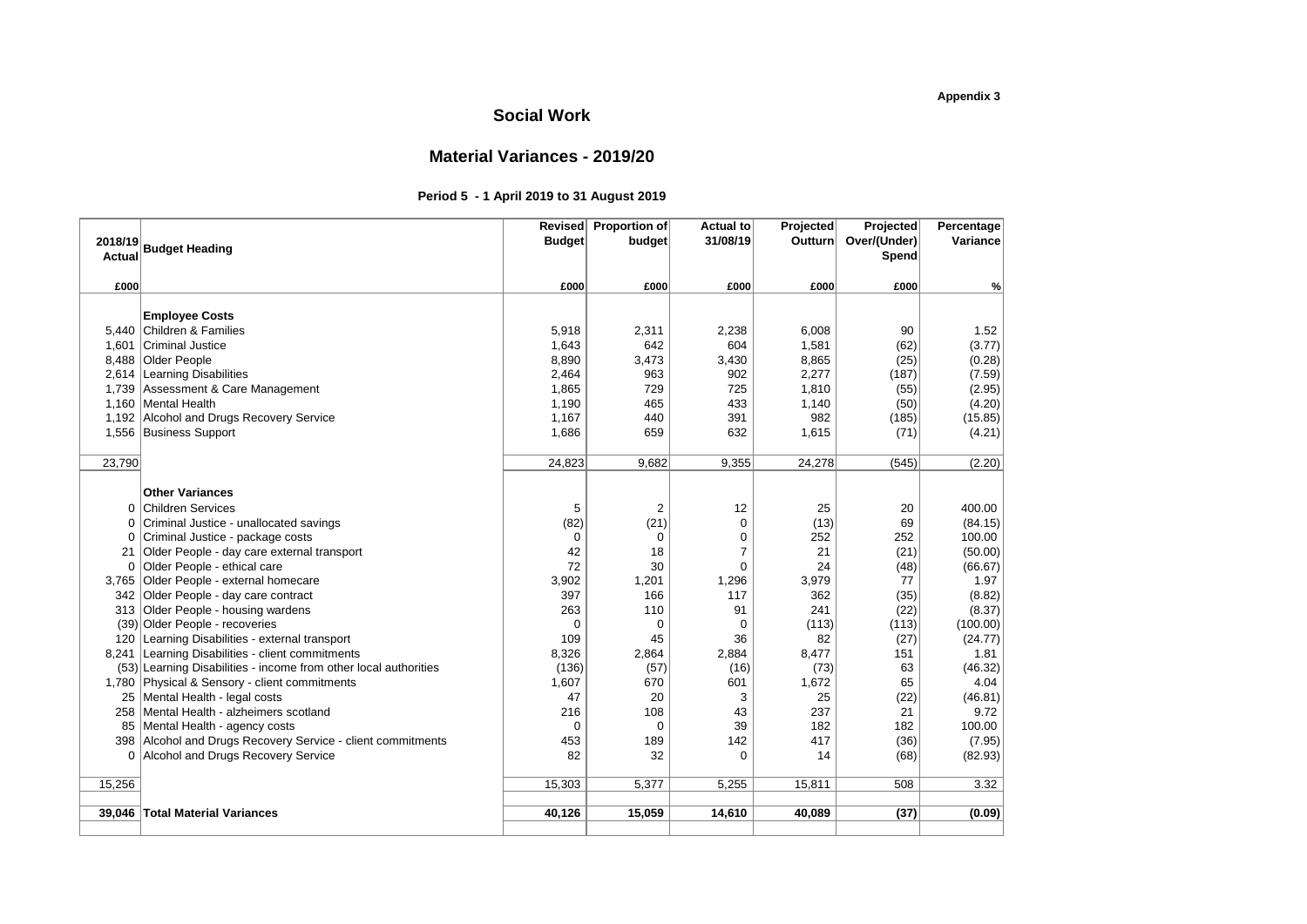# **Capital Budget 2019/20**

# **Period 5 - 1 April 2019 to 31 August 2019**

| <b>Project Name</b>                                                 | Est Total<br>Cost | Actual to<br>31/03/19 | Approved<br><b>Budget</b> | <b>Revised</b><br><b>Estimate</b> | Actual to<br>31/08/19 | <b>Estimate</b><br>2020/21 | <b>Estimate</b><br>2021/22 | <b>Estimate</b><br>2022/23 | <b>Future</b><br>Years |
|---------------------------------------------------------------------|-------------------|-----------------------|---------------------------|-----------------------------------|-----------------------|----------------------------|----------------------------|----------------------------|------------------------|
|                                                                     | £000              | £000                  | £000                      | £000                              | £000                  | £000                       | £000                       | £000                       | £000                   |
| Social Work                                                         |                   |                       |                           |                                   |                       |                            |                            |                            |                        |
| <b>Crosshill Childrens Home Replacement</b>                         | 1,748             | 582                   | 995                       | 995                               | 247                   | 171                        | 0                          |                            |                        |
| Inverclyde Centre for Independent Living<br>Equipment Store Upgrade | 70                |                       | 55                        | 55                                |                       | 15                         | 0                          |                            | 0                      |
| Complete on site                                                    | 43                |                       | 43                        | 43                                | 0                     | $\Omega$                   | $\mathbf 0$                |                            |                        |
| <b>Social Work Total</b>                                            | 1,861             | 582                   | 1,093                     | 1,093                             | 247                   | 186                        | 0                          |                            |                        |